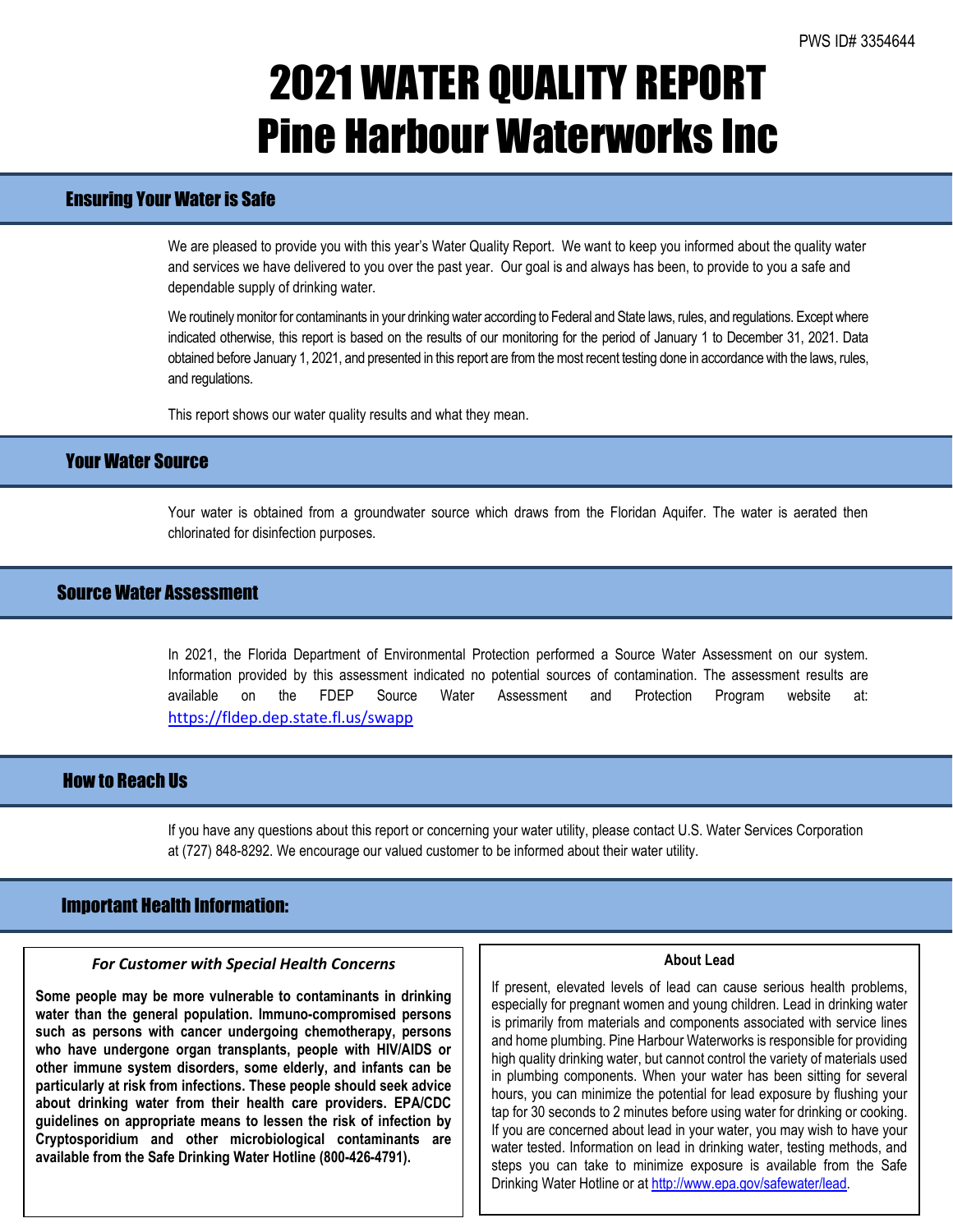# 2021 WATER QUALITY REPORT Pine Harbour Waterworks Inc

# About Your Drinking Water

#### **ADDITIONAL HEALTH INFORMATION**

The sources of drinking water (both tap water and bottled water) include rivers, lakes, streams, ponds, reservoirs, springs, and wells. As water travels over the surface of the land or through the ground, it dissolves naturally occurring minerals and, in some cases, radioactive material, and can pick up substances resulting from the presence of animals or from human activity. Contaminants that may be present in source water include:

**(A) Microbial contaminants**, such as viruses and bacteria, which may come from sewage treatment plants, septic systems, agricultural livestock operations, and wildlife.

**(B) Inorganic contaminants**, such as salts and metals, which can be naturally occurring or result from urban stormwater runoff, industrial or domestic wastewater discharges, oil and gas production, mining, or farming.

**(C) Pesticides and herbicides**, which may come from a variety of sources such as agriculture, urban stormwater runoff, and residential uses.

**(D) Organic chemical contaminants**, including synthetic and volatile organic chemicals, which are by-products of industrial processes and petroleum production, and can also come from gas stations, urban stormwater runoff, and septic systems.

**(E) Radioactive contaminants**, which can be naturally occurring or be the result of oil and gas production and mining activities.

In order to ensure that tap water is safe to drink, the EPA prescribes regulations which limit the amount of certain contaminants in water provided by public water systems. The Food and Drug Administration (FDA) regulations establish limits for contaminants in bottled water which must provide the same protection for public health.

Drinking water, including bottled water, may reasonably be expected to contain at least small amounts of some contaminants. The presence of contaminants does not necessarily indicate that the water poses a health risk. More information about contaminants and potential health effects can be obtained by calling the **Environmental Protection Agency's Safe Drinking Water Hotline at 1-800-426-4791**.

#### **HOW TO READ THE TABLE**

In the table accompanying this report you may find unfamiliar terms and abbreviations. The following definitions are provided to assist you with understanding the report.

#### **Important Definitions:**

- **Maximum Contaminant Level or MCL:** The highest level of a contaminant that is allowed in drinking water. MCLs are set as close to the MCLGs as feasible using the best available treatment technology.
- **Maximum Contaminant Level Goal or MCLG:** The level of a contaminant in drinking water bellow which there is no known or expected risk to health. MCLGs allow for a margin of safety.
- Action Level or AL: The concentration of a contaminant which, if exceeded, triggers treatment or other requirements that a water system must follow.
- **Maximum Residual Disinfectant Level or MRDL:** The highest level of a disinfectant allowed in drinking water. There is convincing evidence that addition of a disinfectant is necessary for control of microbial contaminants.
- **Maximum Residual Disinfectant Level Goal or MRDLG:** The level of a drinking water disinfectant below which there is no known or expected risk to health. MRDLGs do not reflect the benefits of the use of disinfectants to control microbial contaminants.
- **ND:** Means not detected and indicates that the substance was not found by laboratory analysis.
- **Parts per Billion (ppb) or Micrograms per Liter (μg/l):** One part by weight of analyte to 1 billion parts by weight of the water sample.
- **Parts per Million (ppm) or Milligrams per Liter (mg/l):** One part by weight of analyte to 1 million parts by weight of the water sample.
- Picocurie per Liter (pCi/L): Measure of the radioactivity in water.